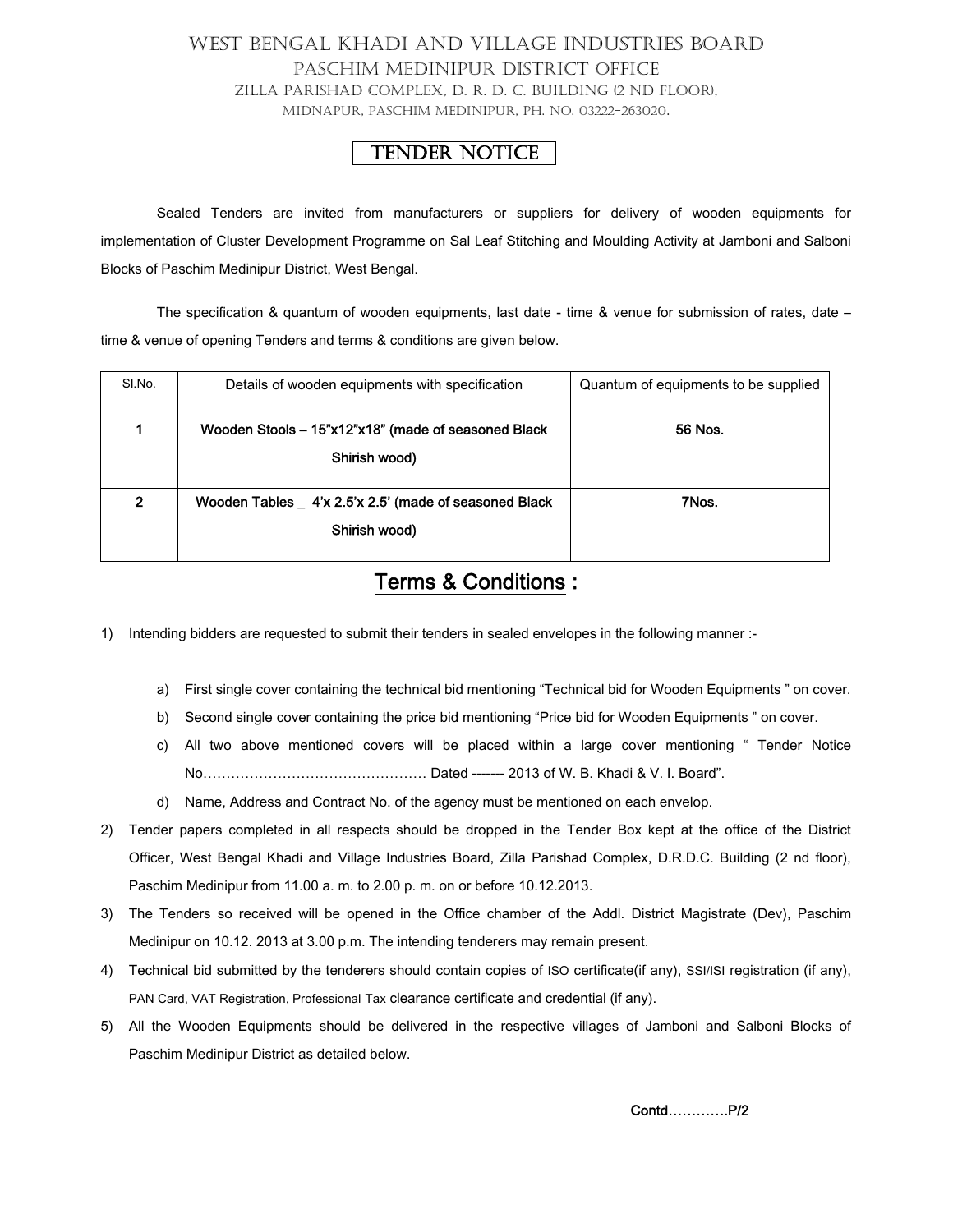| SI. No.        | Name of the Wooden Equipment | No. of Wooden Equipments to be delivered in different villages |                |                   |           |  |
|----------------|------------------------------|----------------------------------------------------------------|----------------|-------------------|-----------|--|
|                |                              | of Jamboni and Salboni Blocks                                  |                |                   |           |  |
|                |                              | Jamboni Block<br>Salboni Block                                 |                |                   |           |  |
|                |                              | $Vill. -$                                                      | $VIII. -$      | Vill. -           | $VIII. -$ |  |
|                |                              | Ranipal                                                        | Beldangri      | <b>Bhuglusole</b> | Koniary   |  |
|                | <b>Wooden Stool</b>          | 16                                                             | 16             | 16                | 8         |  |
| $\mathfrak{p}$ | <b>Wooden Table</b>          | 2                                                              | $\overline{2}$ | 2                 |           |  |

6) Financial bid of Wooden Equipments should be framed including all Taxes / VAT and cost of carrying.

- 7) Delivery Order will be issued to the successful Bidder after getting necessary approval of the appropriate authority.
- 8) The appropriate authority has the right to cancel any or all the Tender/s assigning any reason thereof.
- 9) The rate to be offered in Tender should be valid up to 31.3.2013.

 $Sd$ ./-

 District Officer-In-Charge, W.B.Khadi & V.I.Board, Paschim Medinipur District Office.

Memo No 165(12)/ KB/DO/MDP(W) STATE PLAN FUND/ 12 - 13 Date - 25.11.2013

Copy forwarded for information with request to make necessary arrangement for displaying the Tender Notice in their notice board for wide publicity.

- 1. The Chief Executive Officer, W.B.Khadi & V.I.Board, Kol. 1.
- 2. The Addl. District Magistrate(Dev), Paschim Medinipur.
- 3. The Secretary, Paschim Medinipur Zilla Parishad.
- 4. The S. D. O, Medinipur Sadar, Paschim Medinipur.
- 5. The S. D. O, Jhargram, Paschim Medinipur.
- 6. The General Manager, D I C, Paschim Medinipur.
- 7. The Asst. Gen. Manager, NABARD, Paschim Medinipur.
- 8. The Lead Dist. Manager, U B I, Paschim Medinipur.
- 9. The B D O, Jamboni Block, Paschim Medinipur.
- 10. The B D O, Salboni Block, Paschim Medinipur.
- 11. Notice board.

 Sd./‐ District Officer-In-Charge, Paschim Medinipur.

Contd…………P/3